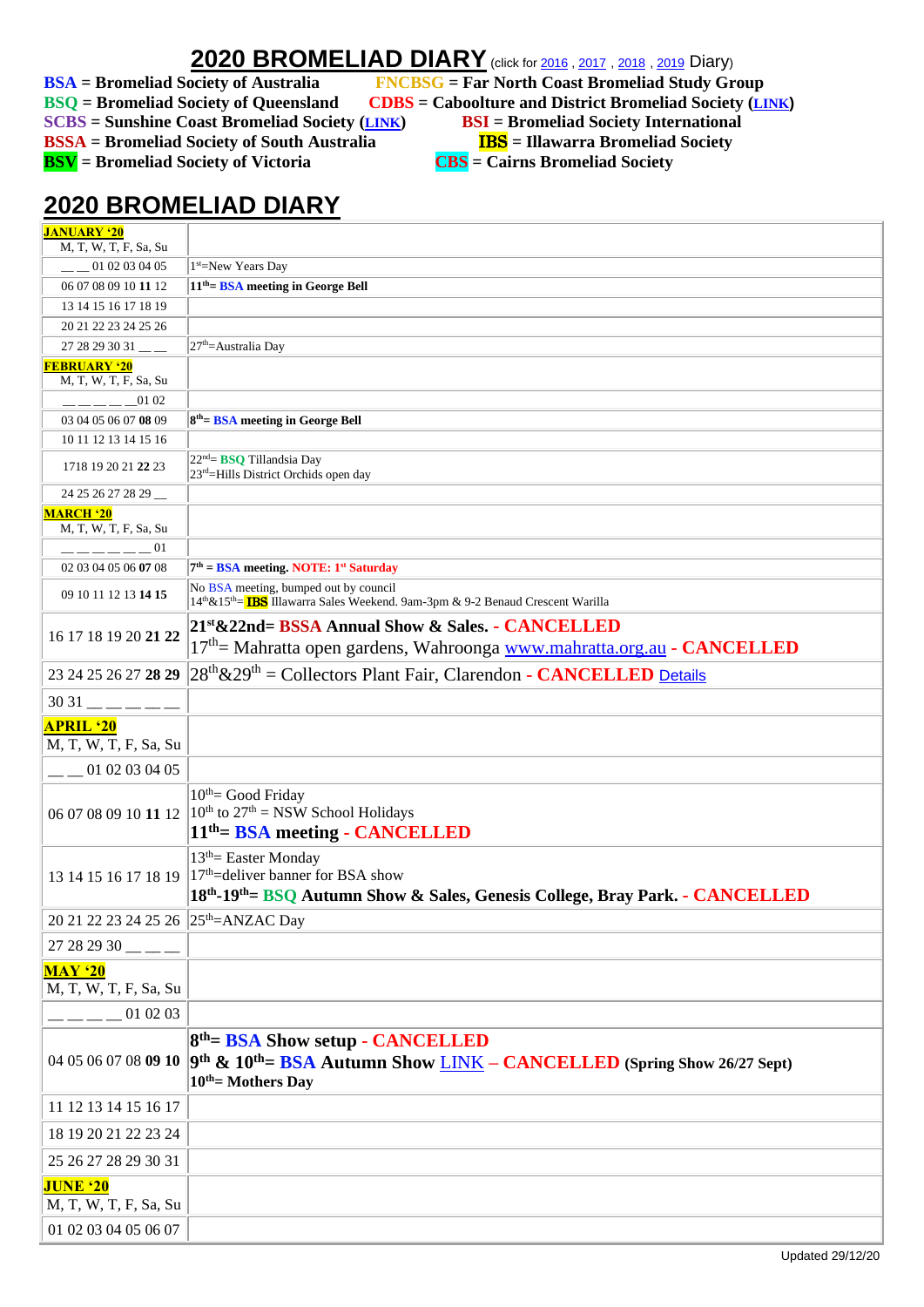|                                               | $8th$ Queen's Birthday<br>08 09 10 11 12 13 14 9th-13th World Bromeliad Conference Sarasota, Florida, USA LINK (DELAYED to 8-12 June 2021)<br>$13th$ = BSA meeting – CANCELLED                                                               |
|-----------------------------------------------|----------------------------------------------------------------------------------------------------------------------------------------------------------------------------------------------------------------------------------------------|
| 15 16 17 18 19 20 21                          |                                                                                                                                                                                                                                              |
| 22 23 24 25 26 26 28                          |                                                                                                                                                                                                                                              |
| $2930$ — — — — —                              |                                                                                                                                                                                                                                              |
| <b>JULY '20</b>                               |                                                                                                                                                                                                                                              |
| M, T, W, T, F, Sa, Su                         |                                                                                                                                                                                                                                              |
|                                               | $-$ 01 02 03 04 05 4 <sup>th</sup> to 20 <sup>th</sup> = NSW School Holidays                                                                                                                                                                 |
|                                               | 06 07 08 09 10 11 12 1 <sup>th</sup> = <b>BSA</b> meeting – <b>CANCELLED</b>                                                                                                                                                                 |
| 13 14 15 16 17 18 19                          |                                                                                                                                                                                                                                              |
|                                               | 20 21 22 23 24 25 26 26 <sup>th</sup> =Hills District Orchids open day?                                                                                                                                                                      |
| $2728293031$ __                               |                                                                                                                                                                                                                                              |
| <b>AUGUST '20</b><br>M, T, W, T, F, Sa, Su    |                                                                                                                                                                                                                                              |
| 01 02                                         |                                                                                                                                                                                                                                              |
|                                               | 03 04 05 06 07 08 09 8 <sup>th</sup> = BSA meeting - CANCELLED                                                                                                                                                                               |
| 10 11 12 13 14 15 16                          |                                                                                                                                                                                                                                              |
| 17 18 19 20 21 22 23                          |                                                                                                                                                                                                                                              |
| 24 25 26 27 28 29 30                          |                                                                                                                                                                                                                                              |
| $31 -$ - - - -                                |                                                                                                                                                                                                                                              |
| <b>SEPTEMBER '20</b><br>M, T, W, T, F, Sa, Su |                                                                                                                                                                                                                                              |
|                                               | 01 02 03 04 05 06 $\vert 04^{\text{th}}$ deliver banner for BSA show - CANCELLED                                                                                                                                                             |
| 07 08 09 10 11 12 13                          | 12 <sup>th</sup> = BSA meeting - CANCELLED<br>12 <sup>th</sup> &13 <sup>th</sup> = <b>IBS</b> Illawarra Show & Sales. 9am-3pm & 9-2 Russell Street Corrimal                                                                                  |
| 14 15 16 17 18 19 20                          |                                                                                                                                                                                                                                              |
|                                               | 25 <sup>th</sup> = BSA Show setup - CANCELLED<br>21 22 23 24 25 26 27 26 <sup>th</sup> & 27 <sup>th</sup> = BSA Spring Show <u>LINK</u> - CANCELLED<br>$26th$ to $11thOct = NSW$ School Holidays<br>$27th$ =Hills District Orchids open day? |
| $282930$ __ _ _                               |                                                                                                                                                                                                                                              |
| <b>OCTOBER '20</b><br>M, T, W, T, F, Sa, Su   |                                                                                                                                                                                                                                              |
|                                               | $\mu_{\text{max}}$ 01 02 03 04   3 <sup>rd</sup> = BSA meeting. (1 <sup>st</sup> Sat) - CANCELLED                                                                                                                                            |
| 05 06 07 08 09 10 11                          | $5th=$ Labour Day<br>No BSA meeting. Bumped out by council                                                                                                                                                                                   |
|                                               | 12 13 14 15 16 17 18 17th Oct. Hunter District Bromeliad Show & Sales 9am-3pm LINK                                                                                                                                                           |
|                                               | 20 <sup>th</sup> = Mahratta open gardens, Wahroonga www.mahratta.org.au<br>19 20 21 22 23 24 25 24th & 25 = BSSA Annual Show & Sales. Maltese Cultural Centre, 6 Jeanes St, Beverley,<br>SA. 9am-3pm & 10am-3pm. Free                        |
| 26 27 28 29 30 31                             |                                                                                                                                                                                                                                              |
| <b>NOVEMBER '20</b><br>M, T, W, T, F, Sa, Su  |                                                                                                                                                                                                                                              |
| $= 01$                                        |                                                                                                                                                                                                                                              |
| 02 03 04 05 06 07 08                          |                                                                                                                                                                                                                                              |
| 09 10 11 12 13 14 15                          | 14 <sup>th</sup> -15 <sup>th</sup> = <b>BSV</b> Annual Show. LINK<br>14 <sup>th</sup> = BSA meeting - CANCELLED                                                                                                                              |
| 16 17 18 19 20 21 22                          |                                                                                                                                                                                                                                              |